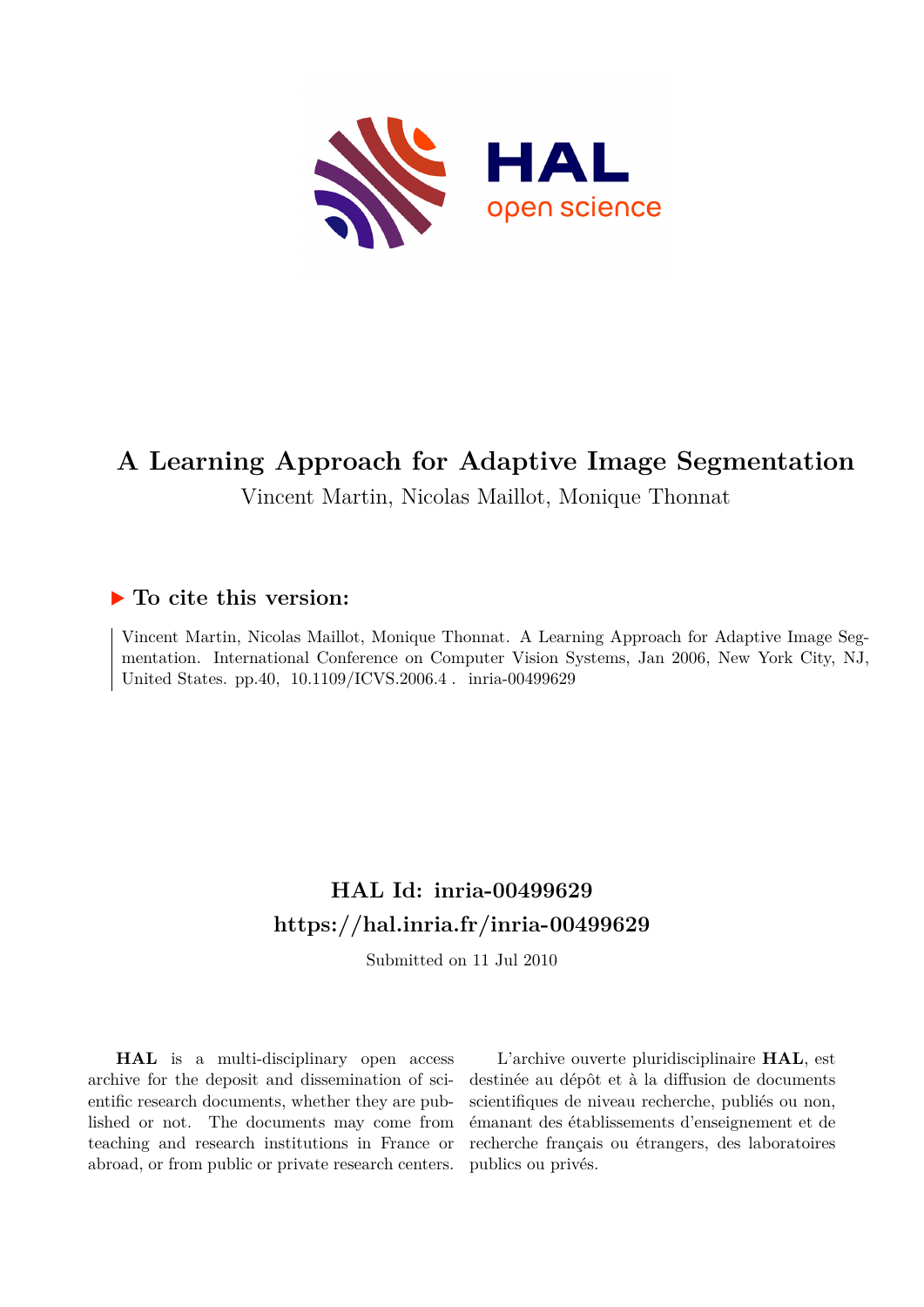# **A Learning Approach for Adaptive Image Segmentation**

Vincent Martin, Nicolas Maillot and Monique Thonnat *INRIA Sophia Antipolis - Orion Team 2004 Route des lucioles - B.P. 93 06902 Sophia Antipolis, France* {*vincent.r.martin,nicolas.maillot,monique.thonnat*}*@sophia.inria.fr*

### **Abstract**

*As mentioned in many papers, a lot of key parameters of image segmentation algorithms are manually tuned by designers. This induces a lack of flexibility of the segmentation step in many vision systems. By a dynamic control of these parameters, results of this crucial step could be drastically improved.*

*We propose a scheme to automatically select segmentation algorithm and tune theirs key parameters thanks to a preliminary supervised learning stage. This paper details this learning approach which is composed by three steps: (1) optimal parameters extraction, (2) algorithm selection learning, and (3) generalization of parametrization learning.*

*The major contribution is twofold: segmentation is adapted to the image to segment, and in the same time, this scheme can be used as a generic framework, independant of any application domain.*

*keywords: design methods for vision systems, image segmentation, learning techniques.*

# **1 Introduction**

Image segmentation is a low-level task that consists on partitionning the image into homogeneous regions distincts from each other, according to some criteria. It is a crucial step in computer vision systems involving image processing (e.g. object recognition, content-based image retrieval) where the challenge is to perform an image segmentation with some semantic meaning.

Although promising results are presented in many papers, genericity is still not proven. In fact, many of these approaches suffer from a subjective tuning of key parameters. This problem also occurs in many vision systems where segmentation stage is narrowly tuned according to the application domain specificities by a human expert in image processing.

In order to cope with this lack of flexibilty, we propose an approach to automatic and adaptive segmentation based on learning optimal algorithm selection and key parameters tuning. We do not aim at building a new algorithm but rather add a control scheme to existing ones. The underlying idea is that we think that a segmentation process must be more directed by its goal than by the data. What are we expecting from a segmentation algorithm ? (1) It must be flexible enough to be ported from a domain to another one and (2) it must be adapted and well-tuned to the segmentation task. As Draper said in [8], we need to avoid relying on heuristically selected, domain specific features and methods, like *ad-hoc* algorithms and decision rules.

Program supervision techniques proved to be good candidates to control image processing programs [25, 5]. Such systems propose general architectures for planning, executing, evaluating and repairing image processing programs. But, as explained in [7], one negative point of these frameworks is that a lot of knowledge has to be provided in order to perform good parametrization. We aim at extending this approach by integrating learning at each step of the framework so as to have more dynamic and generic systems.

This paper is organized as follows. Section 2 gives a quick overview of key issues of existing image segmentation methods. Section 3 first presents an overview of the proposed approach then explains how knowledge on algorithm selection and parameters tuning is learned. Section 4 presents experimental results based on the proposed methodology applied to outdoor scenes. Finally, a conclusion and a discussion of future work are given in section 5.

# **2 Related Work**

Over the last four decades, an increasing number of segmentation algorithms have been developed. In the first times, most of the efforts were devoted to build algorithms

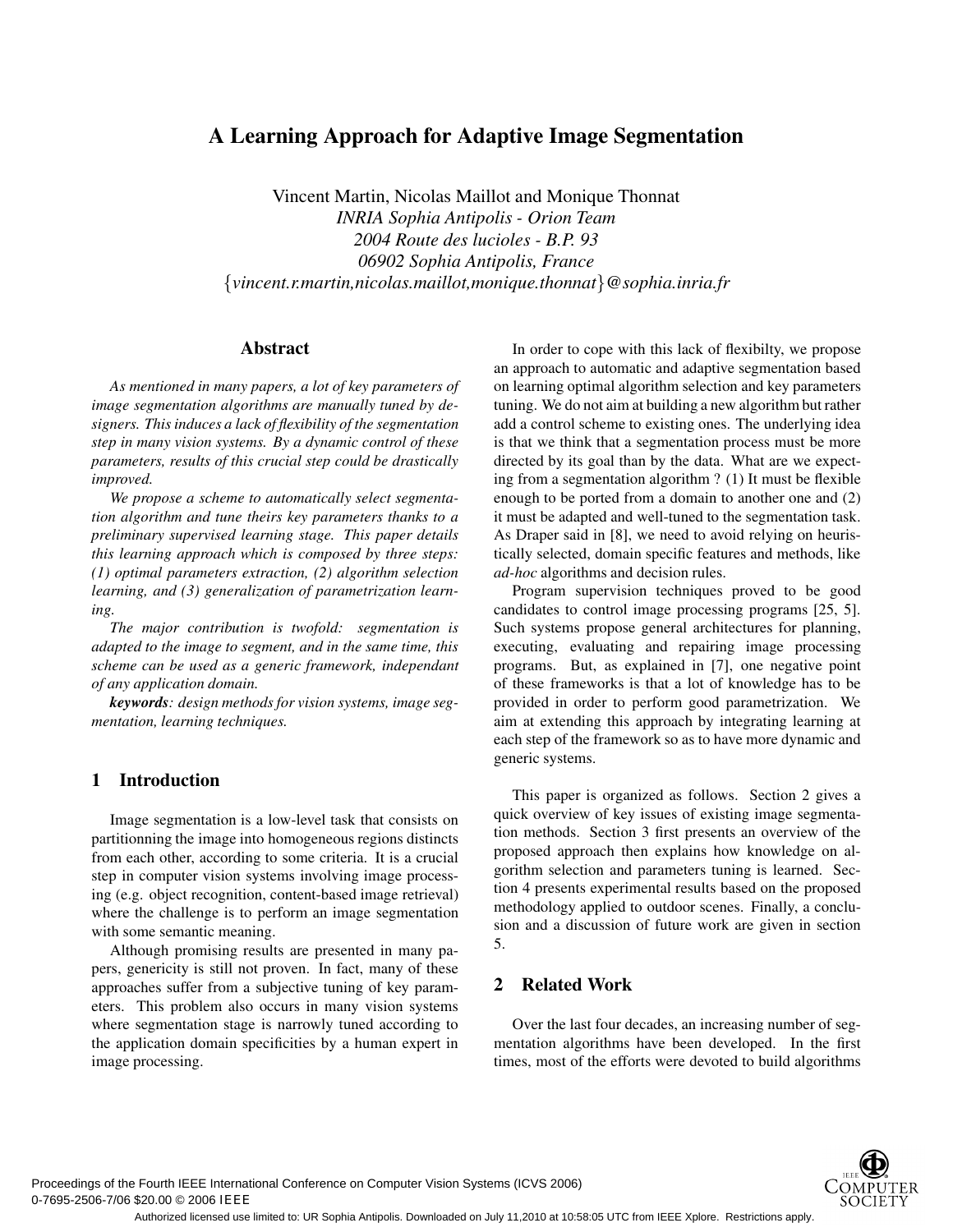based on low-level pixel cues as color, edges and texture. That makes them universally applicable but often leads to poor meaningful segmentation. Few of them were combined in a cooperative framework [24, 16] in order to avoid the weakness of each. However, the inability to specify how homogeneous a region should be causes the algorithm to fail. Thus, the challenge of achieving more perceptual oriented segmentation has motivated researchers to develop models for extracting, grouping and classifying more perceptual cues [18, 19, 10, 4]. Recent works [21, 2, 23, 12, 11, 3, 14] addressing these purposes apply learning techniques to capture models characteristics.

In this section, we describe three approaches devoted to produce perceptual segmentation by using various learning techniques: (1) algorithm parameters learning by synthetic object model matching, (2) object-class model learning by example, and (3) supervised parameters learning for perceptual segmentation of complex scenes.

In [21], Peng proposes a model-based multi-stage recognition system using reinforcement learning. In this paper, segmentation algorithm parameters and feature extraction algorithm parameters are trained to obtain the maximum model-matching confidence. However, the system is fully dependent on the object model (here a polygonal approximation of a sideway car) and cannot be considered in situations where objects are harder to model like natural objects from different points of view, scales, and so on.

In [3], a figure-ground learning scheme for class-based segmentation is described. It combines top-down and bottom-up segmentation processes to, respectively extract image class-relevant fragments, and thereafter to obtain more accurate object boundaries. Good results are presented for simple object-class like sideways horses or cars. The main drawback of the system is its sensitivity to regions variability. As mentioned by the authors, it relies on two main criteria. We observe that each of these criteria hides a key parameter, which is manually tuned from experience.

In [12], the authors present a method for figure-ground segmentation of objects in difficult real-world scenes (cars and cows) using a probalistic formulation to integrate learned knowledge about the recognized category with the supporting information on image. The main advantage of this work is that neither manual segmented image nor classobject models are needed during the learning process, excepted a codebook of local appearance of object category. However, the codebook grows proportionnaly to the complexity of object to extract. Even if this knowledge is easily available for cars or cows, this task is more difficult for natural objects.

In [4], Chen combines spatially adaptive texture features and local color composition features to perform robust and precise perceptual segmentation of complex scenes. As explained by the authors, several key parameters are determined by subjective preliminar tests, like threshold for smooth/nonsmooth texture classification and threshold for color composition feature similarity. Choice of these parameters could be assimilated to a manual learning stage.

Finally, we denote two main drawbacks in existing proposed methods for image segmentation learning. First, object-class model learning by examples approaches are limited in its applications: complex objects need too much knowledge to be easily modelizable (specially for the enduser). Secondly, perceptual segmentation approaches are still not able to dynamically adapt its parameters to all situations. An intermediate solution, which doesn't ask too much knowledge to the end-user (i.e. choice of segmentation algorithms and of theirs parameters) has to be found.

# **3 Proposed Approach**

In the approach proposed in this paper, we avoid giving explicit models of the object to extract and hand-choosen parameters, because it implies too much knowledge and restricts the application domain. Because segmentation is an ill-defined problem, we argue that no generic segmentation algorithm can be found. A way to perform automatic meaningful segmentations is to be able to select best adapted and well-tuned algorithms according to a set of manually segmented examples. This scheme can be easily applied by end-users, non experts in image processing.

#### $3.1$ Overview

This approach has two main phases: a segmentation learning phase and an automatic segmentation phase.

**The learning phase** is subdivided into three stages (see figure 1): (1) optimal algorithm parameter extraction, (2) construction of a case base which contains processed cases. Each entry of this base is related to features describing an image with the corresponding optimal algorithm parameters and (3) algorithm selection learning.

**The automatic phase** uses this knowledge for automatic and adaptive segmentation (see figure 2). Features are given in input of the algorithm selection predictor trained in previous stage (1). Then, similarity is determined by looking up the case base for similar cases (2). When the closest one is found, image is segmented with corresponding optimal parameters.

### $3.2$ **3.2 Learning Phase**

The goal of this stage is to extract optimal algorithm parameters (see figure 3), to build the case base and to train a predictor for selection of algorithm (see figure 5).

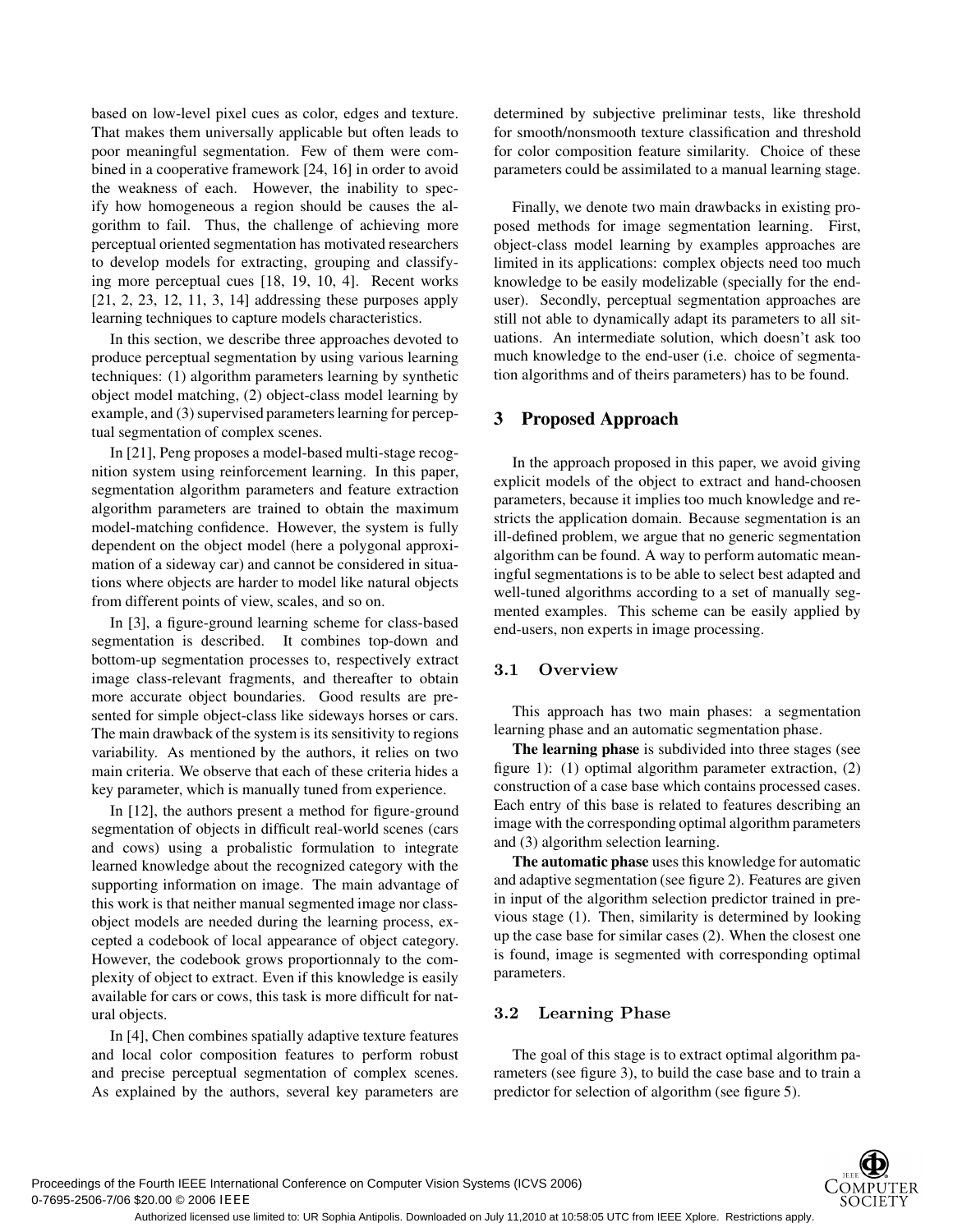

**Figure 1. Overview of the learning phase**



**Figure 2. Overview of the automatic phase**

## **3.2.1 Optimal Algorithm Parameter Extraction**

From experience, in many segmentation algorithms, we have been able to come up with key parameters that reduce the complexity of the search space for the user and make it simple to achieve a reasonable segmentation while only modifying one or two parameters. The goal of this step is to automatically tune such key parameters for the considered images to segment. The only provided knowledge on algorithms is the key parameters and some constraints on theirs scales of values (e.g. minimum and maximum). Others paremeters are set by default.

We pose the optimal algorithm parameter extraction as an optimization procedure. The purpose of an optimization procedure is to find a set of parameter values for which an objective function gives the *best* maximum/minimum measure values. This objective function is based on a measure of goodness/discrepancy, called performance metric. A large variety of performance metrics have been proposed for evaluating segmentation results [26]. In this paper, we use a supervised evaluation method (also known as empirical discrepancy method) which requires beforehand to generate manually reference segmented images. In that way, we can directly evaluate segmentation within a perceptual ground truth and thus, optimize algorithm parameters for perceptual segmentation, as far as possible. But this job is also subjective and time-consumming, especially for complex natural images.



**Figure 3. Optimal algorithm parameters extraction scheme. Default parameters are set according to algorithm designers recommendations.**

Our performance metric is area-based. It captures deficiencies such as inaccurate boundary localization, oversegmentation, and under-segmentation. First, each region

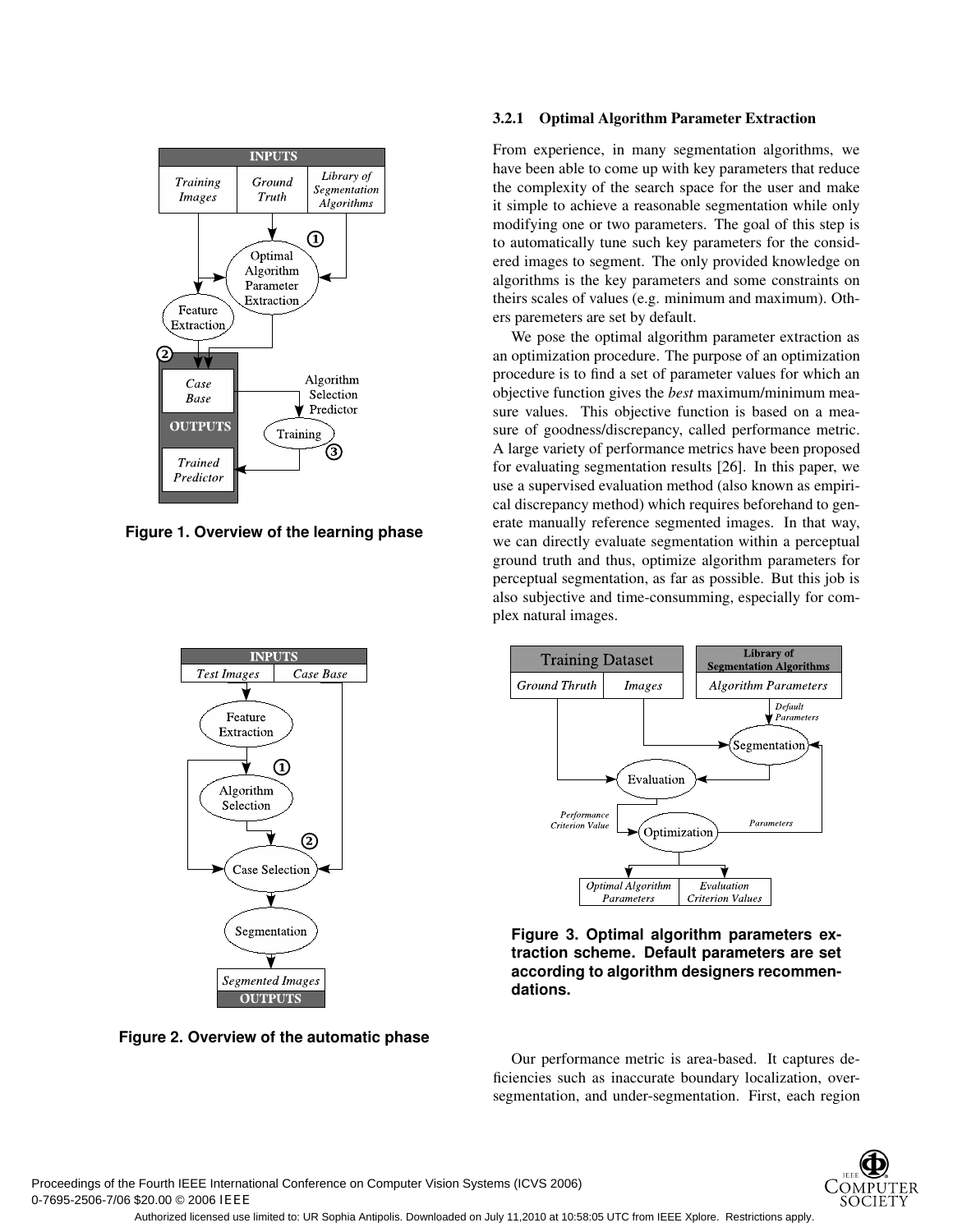of the segmented image is associated with a region of the reference segmented image on the basis of region overlapping. By this way, we obtain three sets of region pairs: a set of identified region pairs, a set of non-associated regions of the segmented image with a region of the reference segmented image (over-segmented regions) and a set of nonassociated regions of the reference segmented image with a region of the segmented image (under-segmented regions). For the inaccurate boundary localization error measure, a weighted sum of misclassified pixels for identified region pairs is computed. Similar calculation is applied to each region pair of the two others sets. So, the final output is a weighted sum of misclassified pixels, indicating how well the segmentation masks correspond to the reference ones. The smaller output value is, the better is the segmentation quality. Note that value zero is achieved when segmentation result and reference fit exactly. More details on this evaluation metric can be found in [15].

Let i be an image of the training dataset  $\mathcal{I}, G_i$  be its ground truth (manual segmentation), A be a segmentation algorithm of the library of segmentation algorithms  $A$  and  $p^A$  a vector of parameters for the algorithm A. The result  $R_i^A$  of the segmentation of i with algorithm A is defined as  $R_1^A = A(i, \mathbf{p}^A)$ , where R is a set of regions. The goal is<br>to obtain  $R_A^A$  as closed to G, as possible. The performance to obtain  $R_i^{\overline{A}}$  as closed to  $G_i$  as possible. The performance evaluation of this result is noted  $E_i^A = \rho(G_i, R_i^A)$  where  $\rho$  is the performance metric and  $E_i^{\hat{A}}$  a scalar. The purpose of the optimization procedure is to find a set of parameter values  $\mathbf{p}_i^A$  which minimizes  $E_i^A$ :

$$
\mathbf{p}_i^A = \arg\min_{\mathbf{p}^A} \rho(G_i, A(i, \mathbf{p}^A))
$$
 (1)

Because  $\rho$  has no explicit mathematical form and is nondifferentiable, standard powerful optimization techniques like Newton-based and quasi-Newton methods cannot be applied effectively. General methods suitable for such a problem are usually called *direct search* method [9]. Here, we use a modified simplex search technique<sup>1</sup> introduced by Nelder and Mead [17].

This optimization procedure has many advantages: first, simplex technique is appropriate for optimizing several algorithm parameters at the same time. Then, the used performance metric allows algorithms performance scores to be objectively ranked. A third aspect we have experimented is the possibility to constraint the criterion measures to be more sensitive to some regions of interest: error measures for boundary localization, under-segmentation and oversegmentation can be weighted differently to take more into account a highlighted region. By this way, parameters will be specifically optimized for a better segmentation of this region.

Some results from the optimization step are given in figure 4.



**Figure 4. Example of optimal parameters extraction. From left to right and from top to bottom: input image, manual segmentation, segmentation with default parameters, segmentation after optimal parameters extraction.**

This optimization is performed for each image  $i \in \mathcal{I}$  and for each algorithm  $A \in \mathcal{A}$ . The output of this stage is a set of vectors  $\mathbf{p}_i^A$  with associated  $E_i^A$  (one parameter vector per<br>algorithm and per image) algorithm and per image).

# **3.2.2 Case Base Construction**

The first step (1) consists on ranking optimization results from the previous stage. For each image  $i$ , according to the smallest value of  $E_i^A$ , the best algorithm is associated to the image and is denoted  $A_i$ .

In parallel (2), a vector of features  $\mathbf{F}_i$  is extracted. We use color distribution descriptors (color coherence vectors [20]), texture descriptors (steerable oriented gaussian derivatives features [1]) and some global statistic descriptors (global entropy, energy and variance) to construct feature vectors.

Then, a new case  $c_i^A = (\mathbf{F}_i, A_i, \mathbf{p}_i^A)$  is stored in the case base (3).

### **3.2.3 Algorithm Selection Learning**

When all images of  $\mathcal I$  are processed (i.e. when the case base is entirely constructed), the predictor is trained with a neural network (a multi-layer perceptron). This network takes as input a vector of features  $\mathbf{F}_i$  and its output is the identifier of the associated algorithm  $A_i$  (4). The output of this stage



<sup>&</sup>lt;sup>1</sup>P.L. Shepherd. http://www.cs.wm.edu/plshep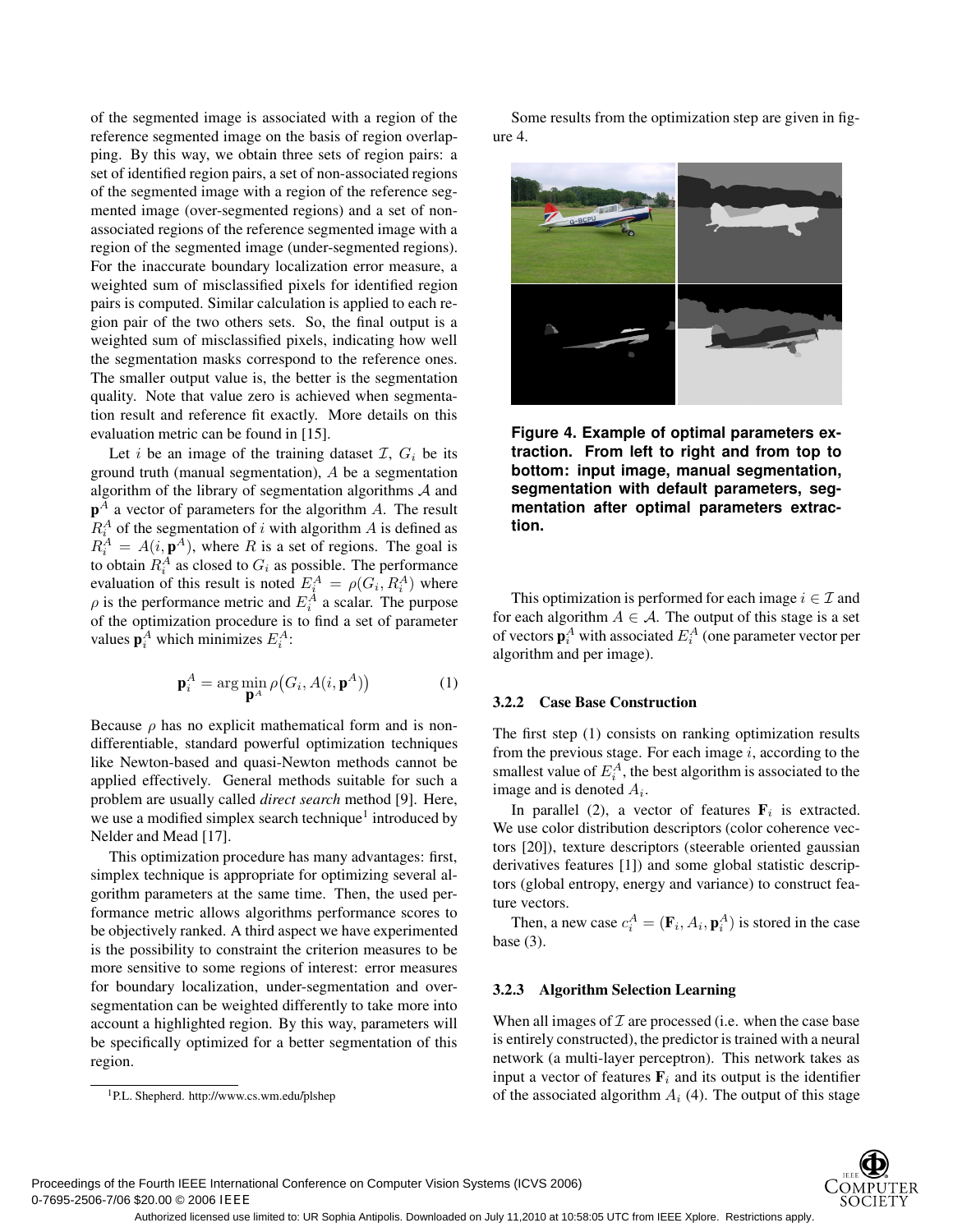

**Figure 5. Learning phase scheme (case base construction and algorithm selection learning**

is a predictor trained for algorithm selection and a case base for algorithm parametrization.

The main difficulty of this stage is to train the neural network with only relevant features. For this challenge, two solutions are conceivable: first, intrinsic knowledge on the segmentation algorithm enables an heuristic selection of features. For example, a threshold-based algorithm is sentitive to the gray-level value of pixels. Hence, a relevant feature will be simply an histogram. But the relationship between algorithms and features cannot be always readily established, especially for complex algorithms with many parameters. Second, we can extract a broad set of general global features and then, reduce it to a more relevant subset with a PCA. This is the solution we have adopted.

For the presented results, the dimensionality of the computed vector is 209 features. PCA reduces it to 66 features.

#### 3.3 **3.3 Automatic Segmentation Phase**

The automatic phase aims at using knowledge learned from learning phase for best adapted segmentation of new images (see figure 2).

The case base can be decomposed into subsets. Let consider that  $s^A$  is the subset of cases  $\{c_i^A\}_{i\in\mathcal{I}}$  where algorithm A has performed the best segmentation. For each new test image j of the test dataset  $\mathcal{J}$ , a feature vector  $\mathbf{F}_i$  is first computed then reduced by PCA. This vector is used as input to the algorithm selection predictor. An algorithm  $A_i \in \mathcal{A}$ is selected. The optimal parametrization  $\mathbf{p}_{j}^{A}$  for  $A_{j}$  is defined as: fined as:

$$
\forall c_i^A \in s^A, \quad \mathbf{p}_j^A \,|\, j = \arg\min_i dist(\mathbf{F}_i, \mathbf{F}_j) \tag{2}
$$

where  $dist(\mathbf{F}_i, \mathbf{F}_j)$  is the euclidean distance between  $\mathbf{F}_i$  and  $\mathbf{F}_i$ .

# **4 Experimental Results**

We have experimented our approach on an image database composed of 140 samples images of aircrafts in outdoor scenes. Images are very heterogeneous: some of them have homogeneous background, others are strongly contrasted or have complex object of interest and background structures. This dataset is randomly divided into 67 training images and 73 testing images.

Currently, three candidate image segmentation algorithms compose the library: a meanshift segmentation algorithm [6], a region growing algorithm, and an inherently parallel hierarchical color segmentation algorithm [22]. The meanshift algorithm has three key parameters to tune: the maximum neighbour color distance parameter which controls the region merging, the range radius of the mean shift sphere (relative to the first parameter) and the spatial radius of the mean shift sphere which controls the smoothing of the region boundaries. The region growing key parameter is a threshold relative to the gradient image. Four seeds at each corner are also defined for the starting points. The third algorithm has also one key parameter that defines the smallest allowed euclidian distance between two similar rgb color vectors.

Parameters of the neural network are: two layers with a sigmoid activation function, 66 hidden units (number of features), conjuguate gradients training method and maximal number of epochs of 800 (number of presentations of the entire training set).

Table 1 presents first results of the automatic phase. It can be seen, for the presented examples, that the system achieves good algorithm selection. For the first image, the system has selected the color segmentation algorithm. The segmentation is quite good since the different perceptual regions related to the sky, the plane and the ground are well separated. In contrary, region growing and meanshift algorithms have merged too many regions. For the second image, the homogeneous background has inducted the system to select the region growing algorithm which is visually the best choice. Meanshift and color segmentation have produced very close results for the third and the fourth image.

## **5 Conclusion**

This paper presents a method for learning how to perform adaptive image segmentation. This learning approach is structured in three main stages: a parameter optimization stage, a construction of a case base stage and an algorithm selection learning stage. The first stage consists of



Authorized licensed use limited to: UR Sophia Antipolis. Downloaded on July 11,2010 at 10:58:05 UTC from IEEE Xplore. Restrictions apply.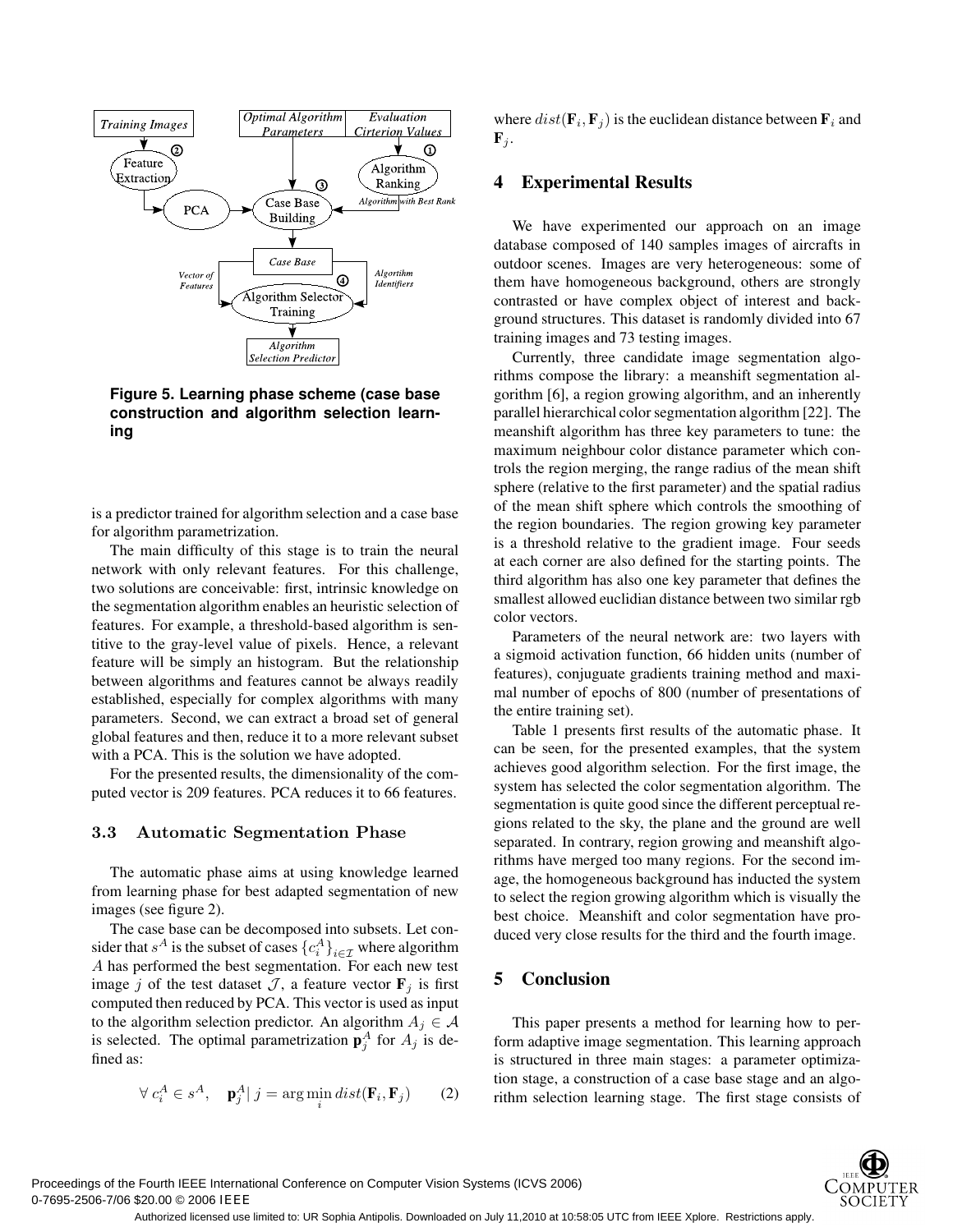

**Table 1. Segmentation results in automatic phase. For each test image, results of the three algorithms are presented. Surrounded images correspond to the selected algorithm by the system.**



Authorized licensed use limited to: UR Sophia Antipolis. Downloaded on July 11,2010 at 10:58:05 UTC from IEEE Xplore. Restrictions apply.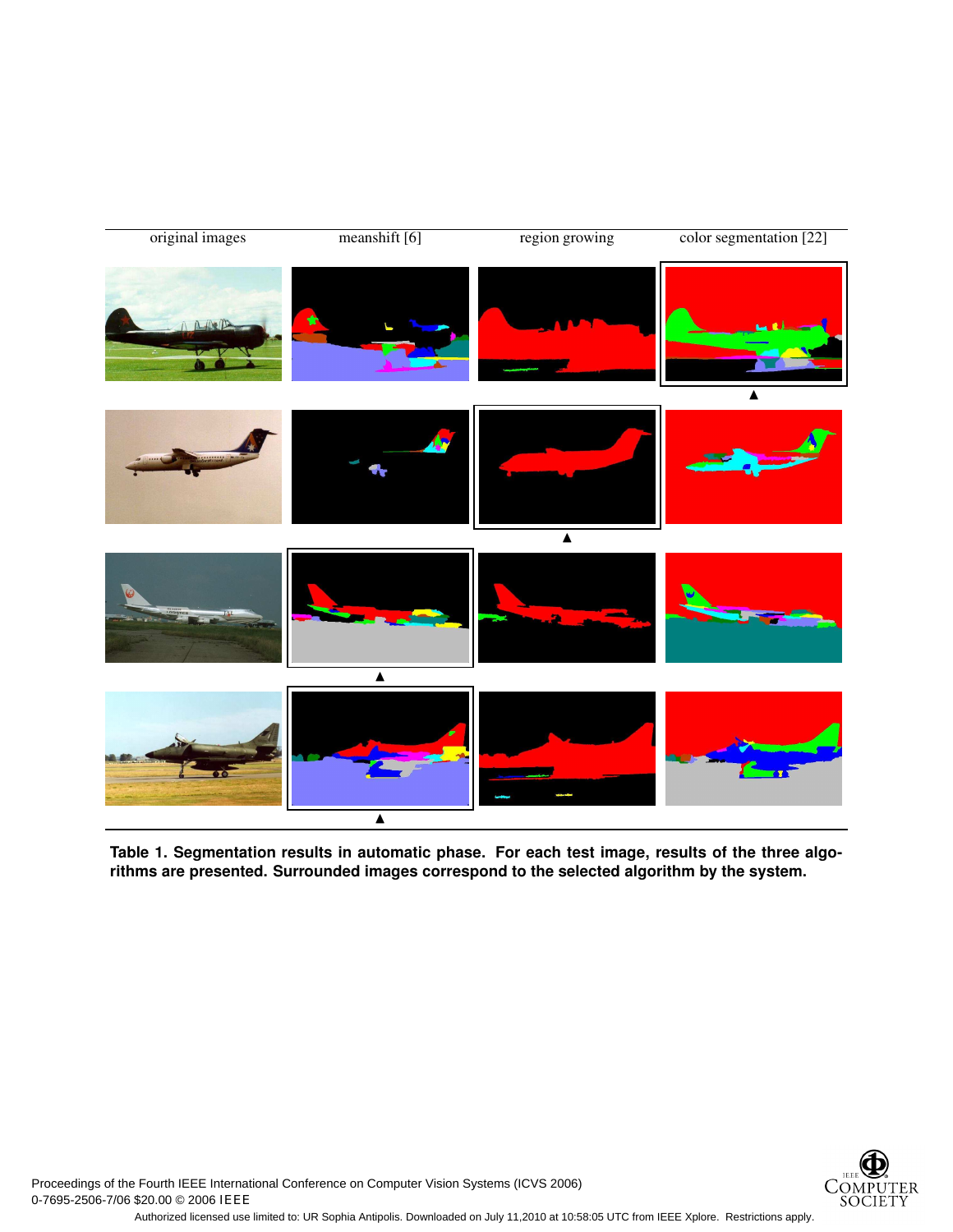extracting optimal algorithm parameters for a training image dataset. We pose this optimal parameters extraction as an optimization problem. A performance metric based on region segmentation accuracy criterions is used for evaluating segmentation result within ground truth (manual segmentation). This performance metric is considered as an objective function to be minimized. Nelder-Mead Simplex method is then used to solve the optimization problem. The result is a set of optimal parameters and an objective evaluation value for each algorithm and for each image of the training dataset. The second stage consists of learning the optimal algorithm selection and then of case base construction. From the results of the previous stage, algorithms are ranked and relevant features are extracted. For each training image, a new case, composed of a vector of image features, choosen algorithm and optimal parametrization of this algorithm is stored in the case base. The third stage make use of this stored knowledge to train a MLP neural network for algorithm selection.

Final segmentation performance is limited by algorithm individual performance and by the size of the learning dataset. In order to fully validate our approach, we have to test it and to evaluate it on large image databases from various domains and to expand the algorithm library. This is our current work.

The main drawback of our approach is the difficulty to draw manual segmentation of complex images during the learning phase. Human manual segmentation cannot be reproduced exactly by a segmentation algorithm. In order to fill this gap, we have to reduce the weight of manual segmentation in the learning process. More simplified ground truths (like figure ground segmentation) coupled with multiscales approach could be used. We also want to use more *a priori* knowledge on the objects to extract. It can be knowledge for optimal merging of region of interests. Another way is to guide the segmentation task according to a visual concept based description [13].

# **6 Acknowledgements**

This work is partially financed by a grant of region PACA. This support is gratefully acknowledged.

### **References**

- [1] P. Alvarado, P. Doerfler, and J. Wickel. Axon2 a visual object recognition system for non-rigid objects. In *SPPRA*, July 2001.
- [2] B. Bhanu and S. Fonder. Learning based interactive image segmentation. In *International Conference on Pattern Recognition (ICPR'00)*, volume 1, pages 1299–1302, Barcelona, Spain, 2000. IEEE.
- [3] E. Borenstein and S. Ullman. Learning to segment. In LNCS, editor, *ECCV'04*, volume 30, pages 315–328, 2004.
- [4] J. Chen, T. Pappas, N. Mojsilivic, and B. E. Rogowitz. Adaptive perceptual color-texture image segmentation. *Transactions on Image Processing*, 2004.
- [5] R. Clouard, A. Elmoataz, C. Porquet, and M. Revenu. Borg : A knowledge-based system for automatic generation of image processing programs. In *PAMI*, volume 21, pages 128– 144, France, February 1999. IEEE.
- [6] D. Comaniciu and P. Meer. Mean shift: A robust approach toward feature space analysis. *PAMI*, 24(5):603–619, 2002.
- [7] B. Draper, A. Hanson, and E. Riseman. Knowledge-directed vision: Control, learning, and integration. In IEEE, editor, *Signals and Symbols*, volume 84, pages 1625–1637, 1996.
- [8] B. A. Draper. From knowledge bases to markov models to pca. VSCA03, 2003.
- [9] P. Gill, W. Murray, and M. Wright. *Practical Optimization*, chapter 4. Academic Press, London and New York, 1993.
- [10] A. Hoogs, R. Collins, R. Kaucic, and J. Mundy. A common set of perceptual observables for grouping, figure-ground discrimination, and texture classification. *PAMI*, 25(4):458– 474, 2003.
- [11] J. Kaufhold and A. Hoogs. Learning to segment images using region-based perceptual features. In IEEE, editor, *CVPR'04*, 2004.
- [12] B. Leibe and B. Schiele. Interleaved object categorization and segmentation. In *BMVC'03*, NORWICH, UK, Sept 2003.
- [13] N. Maillot, M. Thonnat, and A. Boucher. Towards ontologybased cognitive vision. *MVA*, 16:33–40, 2004.
- [14] D. R. Martin, C. C. Fowlkes, and J. Malik. Learning to detect natural image boundaries using local brightness, color, and texture cues. *PAMI*, 26(1), January 2004.
- [15] V. Mezaris, I. Kompatsiaris, and M. Strintzis. Still image objective segmentation evaluation using ground truth. In *Fifth COST 276 Workshop on Information and Knowledge Management for Integrated Media Communication*, pages 9–14, Prague, Czech Republic, October 2003.
- [16] X. Munoz, J. Freixenet, X. Cufi, and J. Marti. Strategies for image segmentation combining region and boundary information. *Pattern Recognition Letters*, 24:375–392, June 2003.
- [17] J. Nelder and R. Mead. A simplex method for function minimization. *Computer Journal*, 15:1162–1173, 1965.
- [18] W. Osberger and A. J. Maeder. Automatic identification of perceptually important regions in an image. In *ICPR'98*, volume 1, pages 701–104, 1998.
- [19] A. Pardo. Extraction of semantic objects from still images. In *ICIP'02*, New York, USA, 2002.
- [20] G. Pass, R. Zabih, and J. Miller. Comparing images using color coherence vectors. In *ACM Multimedia*, pages 65–73, 1996.
- [21] J. Peng and B. Bahnu. Delayed reinforcement learning for adaptive image segmentation and feature extraction. *Systems, Man, and Cybernetics*, 28(3), 1998.
- [22] V. Priese, Lutz Rehrmann and P. Sturm. Color structure code, 2002.
- [23] X. Ren and J. Malik. Learning a classification model for segmentation. In IEEE, editor, *ICCV'03*, volume 1, pages 10–18. Nice, France, 2003.